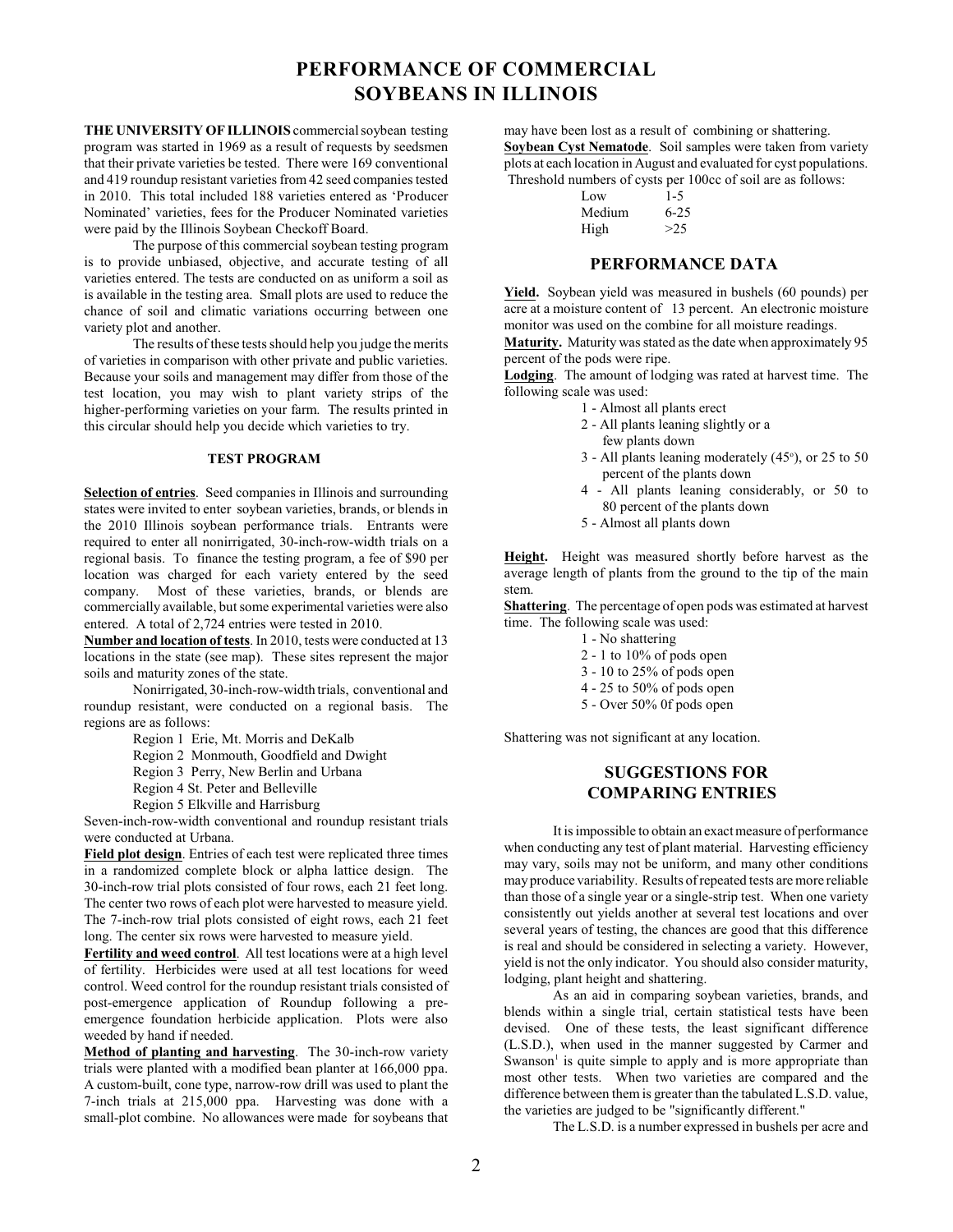presented following the average yield for each location. An L.S.D. level of 25% is shown. Find the highest yielding soybean variety within the regional table or single location table of interest, subtract the 25% L.S.D. value from the highest yielding variety, every variety with a greater yield than the resulting number is 'statistically the same' asthe highest yielding variety. Consider the merits of the varieties in this group when making varietal selections.

In a study of the frequencies of occurrence of three types of statistical errors and their relative seriousness, Carmer<sup>2</sup> found strong arguments for an optimal significance level in the range  $\alpha$  $= 0.20$  to 0.40, where  $\alpha$  is the Type I statistical error rate for comparisons between means that are really equal. Herein, a value of  $\alpha$  = 0.25 is used in computing the L.S.D. 25-percent level shown in the tables.

To make the best use of the information presented in this circular and to avoid any misunderstanding or misrepresentation of it, the reader should consider an additional caution about comparing varieties. Readers who compare varieties in different trials or row spacings should be extremely careful, because no statistical tests are presented for that purpose. Readers should note that the difference between a single varieties performance at one location or row spacing and its performance at another is caused primarily by environmental effects and random variability. Furthermore, the difference between the performance of variety A in one trial or row spacing and the performance of variety B in another trial or row spacing is the result not only of environmental effects and random variability, but of genetic effects as well.

<sup>1</sup>Carmer, S.G. and M.R. Swanson. "An Evaluation of Ten Pairwise Multiple Comparison Procedures by Monte Carlo Methods." Journal of American Statistical Association 68:66-74. 1973.

<sup>2</sup>Carmer, S.G. "Optimal Significance Levels for Application of the Least Significant Difference in Crop Performance Trials." Crop Science 16:95-99, 1976.

## **2010 TEST FIELDS**

**Erie**

Location: Slaymaker Farm, Whiteside county, west of Rock Falls, northwestern Illinois. Soil Type: Beaucoup silty clay loam. Cooperator: Robert Slaymaker. Planting Date: May 6. Harvest Date: October 5. Herbicide: Pre-Authority, FirstRate, Intro. Post-CV-FirstRate, Select; RR-RoundUp, Select. Tillage: fall- chisel, spring- field cultivate. S.C.N.: medium.

#### **Mt. Morris**

Location: Nelson Farm, Ogle county, North of Mt. Morris, north central Illinois. Cooperator: Rick Nelson. Soil type: Muscatine silt loam. Planting Date: May 6. Harvest Date: October 6. Herbicide:Pre-Authority, FirstRate, Intro. Post-CV-FirstRate, Select; RR-RoundUp, Select. Tillage: spring- chisel plow, field cultivate. S.C.N.: medium.

#### **2010 SOYBEAN LOCATIONS**



#### **DeKalb**

Location: University of Illinois, Northern Illinois Agronomy Research Center, DeKalb County, southwest of DeKalb. Soil type: Flanagan silt loam. Cooperators: Lyle Paul, research director; Dave Lindgren, farm foreman. Planting Date: May 6. Harvest Date: October 6. Herbicide: Pre-Authority, FirstRate, Intro. Post-CV-FirstRate, Select. RR-Select. Tillage: fall-disked, chisel plowed. spring- mulch finished. S.C.N.: low.

#### **Monmouth**

Location: University of Illinois, Northwestern Illinois Agricultural Research and Demonstration Center, Warren County, northwest of Monmouth. Soil type: Sable silty clay loam. Cooperators: Eric Adee, agronomist; Martin Johnson, farm foreman. Planting Date: May 24. Harvest: October 1 & 7. Herbicide:Pre-Authority, Dual, FirstRate. Post-CV-FirstRate, Select; RR-Fusion, RoundUp. Tillage: fall-chisel, spring-field cultivate. S.C.N.: low.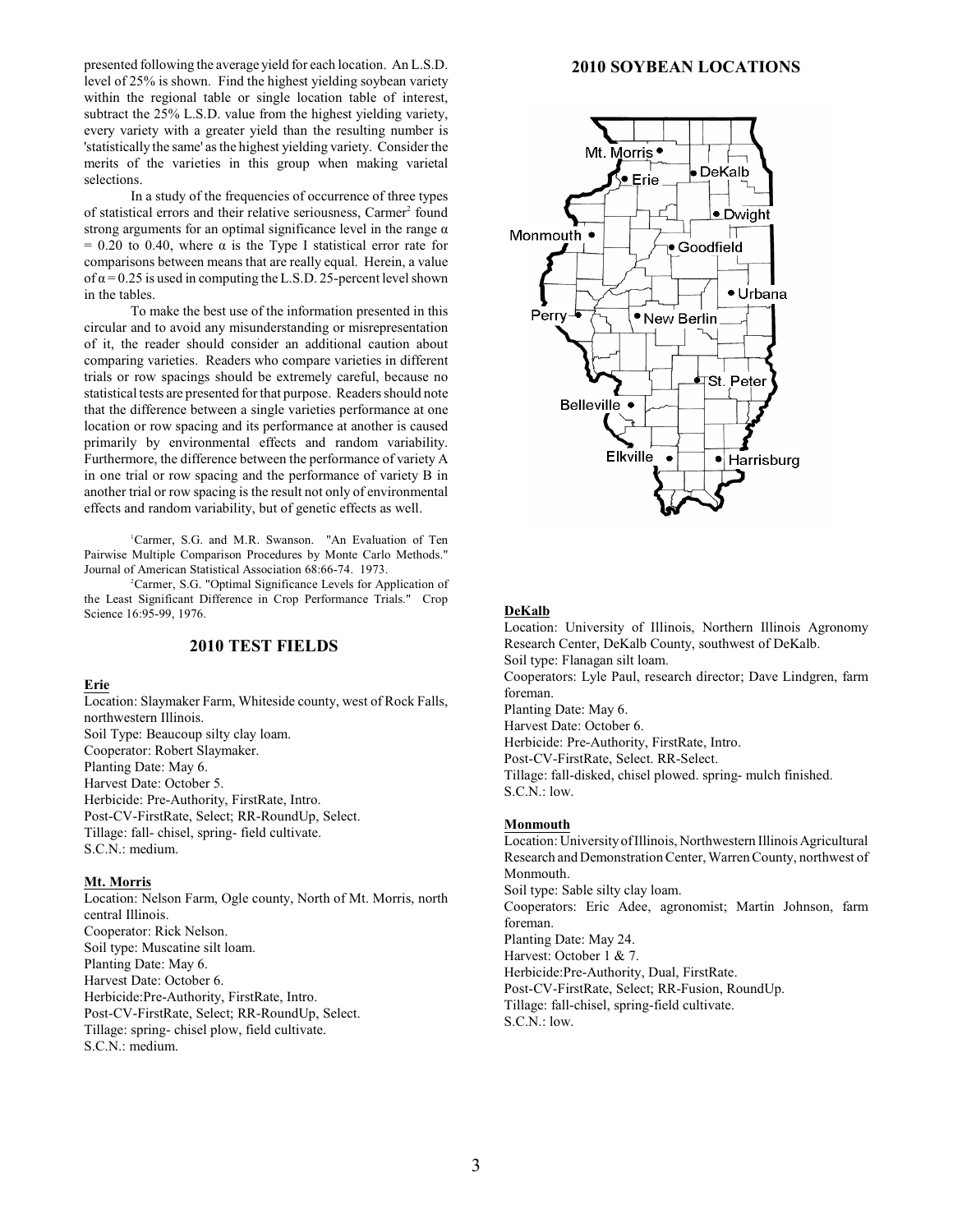#### **Goodfield**

Location: Wurmnest Farm, Woodford county, north of Goodfield, central Illinois. Cooperator: Mike Wurmnest. Soil Type: Ipava silt loam. Planting Date: May 8. Harvest Date: September 21 & October 4. Herbicide: Pre-Authority, FirstRate, Dual. Post-CV-FirstRate, Select; RR-Select. Tillage: spring-striptill. S.C.N. low.

### **Dwight**

Location: Grundy County, Hoffman Farm. Soil type: Reddick silty clay loam. Cooperator: Allen Hoffman. Planting Date: May 5. Harvest Dates: September 21 & 28. Herbicide:Pre-Authority, FirstRate, Dual. Post-CV-FirstRate, Select; RR-RoundUp, Select. Tillage: fall-chisel, spring-soil finisher. S.C.N.: medium.

### **Perry**

Location: Pike County, Emerson Farm, west central Illinois. Soil type: Herrick silt loam Cooperator: Mike Vose, farm foreman. Planting Date: May 8. Harvest Dates: October 2 & 9. Herbicide: Pre-Authority, FirstRate, Intro. Post-CV-First Rate, Poast Plus; RR-RoundUp. Tillage: spring-disked , Dyna drive. S.C.N.: low.

## **New Berlin**

Location: Bennett Farm, Sangamon county, north of New Berlin, Central Illinois. Cooperator: Leahy Bennett. Soil type: Sable silty clay loam. Planting Date: May 7. Harvest Dates: September 18, October 3. Herbicide:Pre-Authority, FirstRate, Intro. Post-CV-First Rate, Select; RR-RoundUp, Select. Insecticide: Permethrin Tillage: fall-V ripper, spring-vertical finisher. S.C.N. low.

### **Urbana**

Location: University of Illinois, Crop Sciences Research & Education Center, Champaign County, east central Illinois. Soil type: Flanagan silt loam. Cooperators: Robert Dunker, farm manager; Mike Kleiss, farm foreman. Planting Date: May 9. Harvest Dates: September 17, 25 & 27, October 9. Herbicide:Pre-Authority, FirstRate, Intro. Post-CV-First Rate, Select; RR-RoundUp, Select. Tillage: fall-rip, spring-soil finisher. S.C.N.: low.

### **St. Peter**

Location: Magnus Farm, Fayette County, west of St. Peter, south central Illinois. Soil type: Hoyleton silt loam. Cooperator: Torrey Magnus. Planted: May 28. Harvest Dates: September 29 & October 8.

Herbicide:Pre-Authority, Dual, FirstRate.

Post-CV-FirstRate, Select ; RR-RoundUp, Select

Tillage: spring-disk twice, field cultivator. S.C.N.: low.

### **Belleville**

Location: Southern Illinois University Research Center, east of Belleville, St. Clair County. Soil type: Ebbert silt loam. Cooperators: Dr. Ed Varsa, research director; Ron Krausz, field manager. Planting Date: May 29. Harvest Dates: September 30 & October 9. Herbicide: Pre-Authority, Dual, FirstRate. Tillage: spring-disk, field cultivate, cultimulch. S.C.N.: medium.

### **Elkville**

Location: Funk farm, North of Carbondale, Jackson County, extreme southern Illinois. Soil type: Okaw silt loam. Cooperator: Trent Funk. Planting Date: May 19. Harvest Dates: September. 23 & 30, October 12. Herbicide:Pre-Authority, Dual, FirstRate. Post-CV-First Rate, Flexstar; RR-RoundUp, Select. Insecticide: MustangMax. Tillage: fall-chisel plow, spring-field culivate, soil finisher. S.C.N.: low.

## **Harrisburg**

Location: Wintizer farm, Saline County, extreme southern Illinois. Soil type: Harco silt loam. Cooperator: Kevin Wintizer. Planting Date: May 14. Harvest Dates: September 23 & 30, October 12. Herbicide:Pre- Authority, Dual, FirstRate, Sonic. Post-CV- FirstRate, Flexstar. RR-RoundUp. Insecticide: MustangMax. Tillage: fall-disk, spring-field cultivate. S.C.N.: low.

## **GROWING SEASON RAINFALL, 2010**

| Location          | May  | June | July | Aug  | Sept |
|-------------------|------|------|------|------|------|
| Erie              | 4.15 | 8.10 | 4.15 | 5.00 | 4.65 |
| Mt. Morris        | 4.55 | 9.50 | 11.0 | 4.30 | 1.25 |
| DeKalb            | 5.04 | 7.04 | 4.10 | 4.87 | 2.12 |
| Monmouth          | 11.9 | 11.8 | 3.53 | 2.00 | 5.83 |
| Goodfield         | 5.80 | 4.90 | 4.40 | 2.90 | 1.80 |
| Dwight            | 4.66 | 8.20 | 2.86 | 1.19 | 2.78 |
| Perry             | 5.65 | 11.5 | 11.8 | 3.89 | 5.10 |
| New Berlin        | 5.20 | 6.00 | 5.50 | 2.25 | 6.00 |
| Urbana            | 3.31 | 9.15 | 4.11 | 1.50 | 3.29 |
| St. Peter         | 3.59 | 6.33 | 4.75 | 1.83 | 3.45 |
| <b>Belleville</b> | 6.12 | 4.08 | 9.53 | 4.47 | 3.58 |
| Elkville          | 6.20 | 4.00 | 1.50 | 2.90 | 0.60 |
| Harrisburg        | 6.45 | 5.55 | 2.20 | 4.30 | 0.30 |